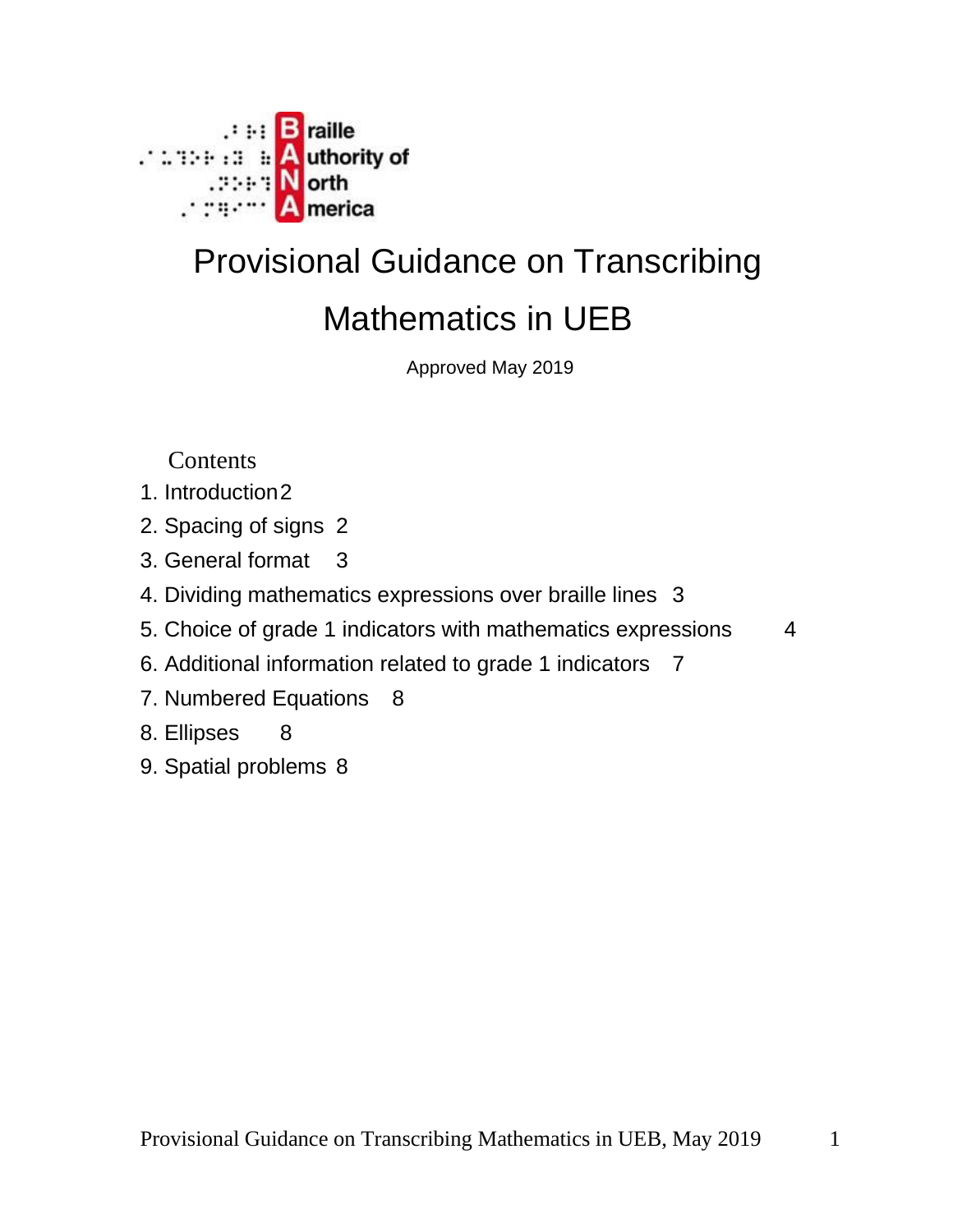#### 1. Introduction

The following guidelines, intended for use in the US and Canada, supplement the rules and guidance presented in the international publications *Rules of Unified English Braille, 2013* (RUEB) and *Unified English Braille Guidelines for Technical Material* (GTM) authorized by the International Council on English Braille (ICEB). The purpose of this document is to provide additional clarification and practical suggestions for the transcription of "technical" (that is, mathematics and science) texts transcribed using Unified English Braille, so as to achieve a reasonable level of standard transcription. The examples and some of the language used in this document are from the UK Association for Accessible Formats (UKAAF) document, "Additional Guidance for UEB Mathematics" and are used with permission.

These guidelines primarily apply to UEB math braille transcriptions, particularly for materials that would benefit from consistent practice such as standardized tests or transcriptions created without information about the classroom or student. Different approaches may be needed in classroom practice, (e.g., in regard to the spacing of signs for beginning learners, as noted in GTM 1.1.2), and the presentation of spatial problems for instructional purposes. Similarly, the guidelines stated here, such as the spacing of signs or the choice of grade 1 indicators, would not necessarily be applied in non-mathematical contexts. (See, for example, RUEB 11.2.1.) As is BANA's practice, outlined in the BANA *Formats* guidelines, a transcriber's note may be needed to let the reader know when print formats are not followed; general readability and clarity of presentation take precedence.

In this document the word "expression" signifies any group of mathematical symbols. It may be a single term or a longer group of mathematical symbols, such as an equation, which is not broken by ordinary text.

### 2. Spacing of signs (RUEB 11.2.2; GTM 1.1)

Follow the general rule to leave a space on either side of comparison or relation signs and place operation signs unspaced from their adjacent terms. However, the GTM allows spaces around signs of operation for beginning readers, so follow agency decision about how signs are presented.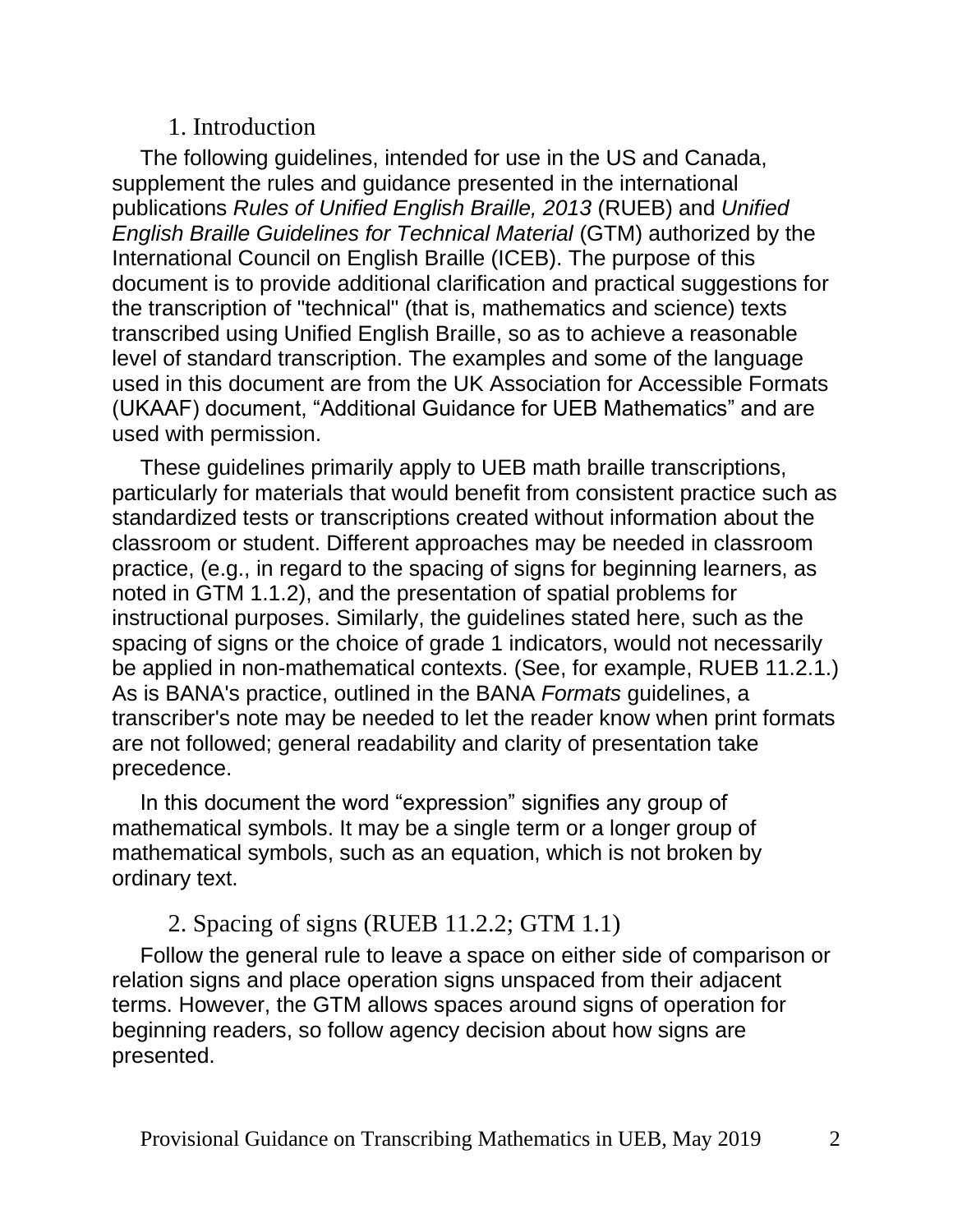Example:

 $6 = 1 \times 2 \times 3 = 1 + 2 + 3$ 

#f "7 #a"8#b"8#c "7 #a"6#b"6#c

#### 3. General format (GTM 1.4.1)

For technical materials, use margins 3-1; do not use blocked paragraphs. If the entire textbook is in blocked paragraphs, note the change to indented paragraphs in a TN.

Follow *Braille Formats: Principles of Print-to-Braille Transcription, 2016* for the format of displayed literary text except for paragraph format, which is never blocked. For displayed mathematical expressions, use blank lines preceding and following; and indent 2 cells from the runover position of the material to which they apply.

Use of the full braille line for a displayed technical expression (with runovers in cell 3), is appropriate for higher math where expressions are lengthy and more complicated. The spaces used to indent beyond the runover in effect can make the difference between dividing or keeping a mathematical unit together.

For directions preceding itemized materials, use margins 5-5. If there are additional paragraphs, use margins 7-5. For directive sentences that precede material that is not itemized use margins 3-1.

Treat an exercise with subentries as a nested list and the indentation pattern is determined by the complete set, not individually. For example, if two levels: 1-5, 3-5; if three levels: 1-7, 3-7, 5-7, and so forth.

Keep abbreviations on a braille line with the numbers to which they apply.

4. Dividing mathematics expressions over braille lines (GTM 1.4.1-3)

As stated in the GTM, when a mathematical expression cannot be kept on one braille line, the choice of a line break site should follow mathematical structure:

• before comparison signs

Provisional Guidance on Transcribing Mathematics in UEB, May 2019 3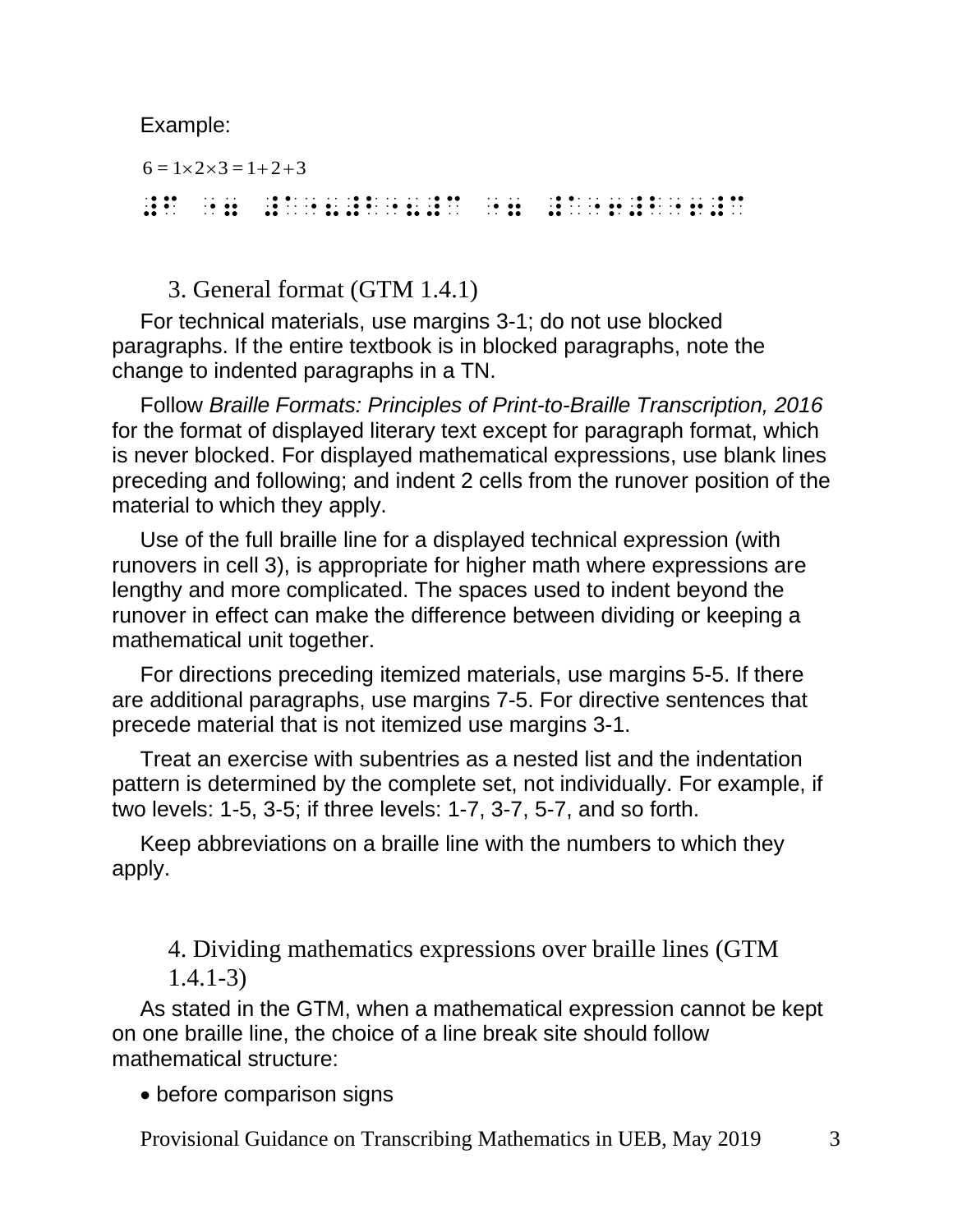• before operation signs (unless they are within one of the mathematical units below)

- before a mathematical unit such as:
	- fractions (and within the fraction consider the numerator and denominator as units)
	- functions
	- radicals
	- items with modifiers such as superscripts or bars
	- shapes or arrows
	- anything enclosed in print or braille grouping symbols
	- a number and its abbreviation or coordinates

Usually the best place to divide an expression is before a comparison sign or operation sign. Breaking an expression between braille pages should be avoided.

If you make reasonable divisions following the above guidance, the dot 5 continuation indicator mentioned in GTM 1.4 will not often be needed; the meaning or format should make it clear enough that the expression on the new line is a continuation of that on the previous line, e.g. it will typically start with a comparison or operation sign.

5. Guidance on grade 1 indicators with mathematics expressions (RUEB 5.9; GTM 1.7)

Because the numeric indicator also begins Grade 1 mode, there will often be cases where no grade 1 indicators are required in a math or science expression. In addition, the UEB rules allow different approaches for the use of grade 1 indicators, and so several approaches can be equally correct.

As explained in the introduction, the purpose of the following guideline is to present a standardized method, though it does not invalidate other approaches.

If grade 1 indicators are required, the basic principle to follow is:

#### **Unless a math expression can be correctly represented with only a grade 1 symbol indicator in the first three cells or before a single**

Provisional Guidance on Transcribing Mathematics in UEB, May 2019 4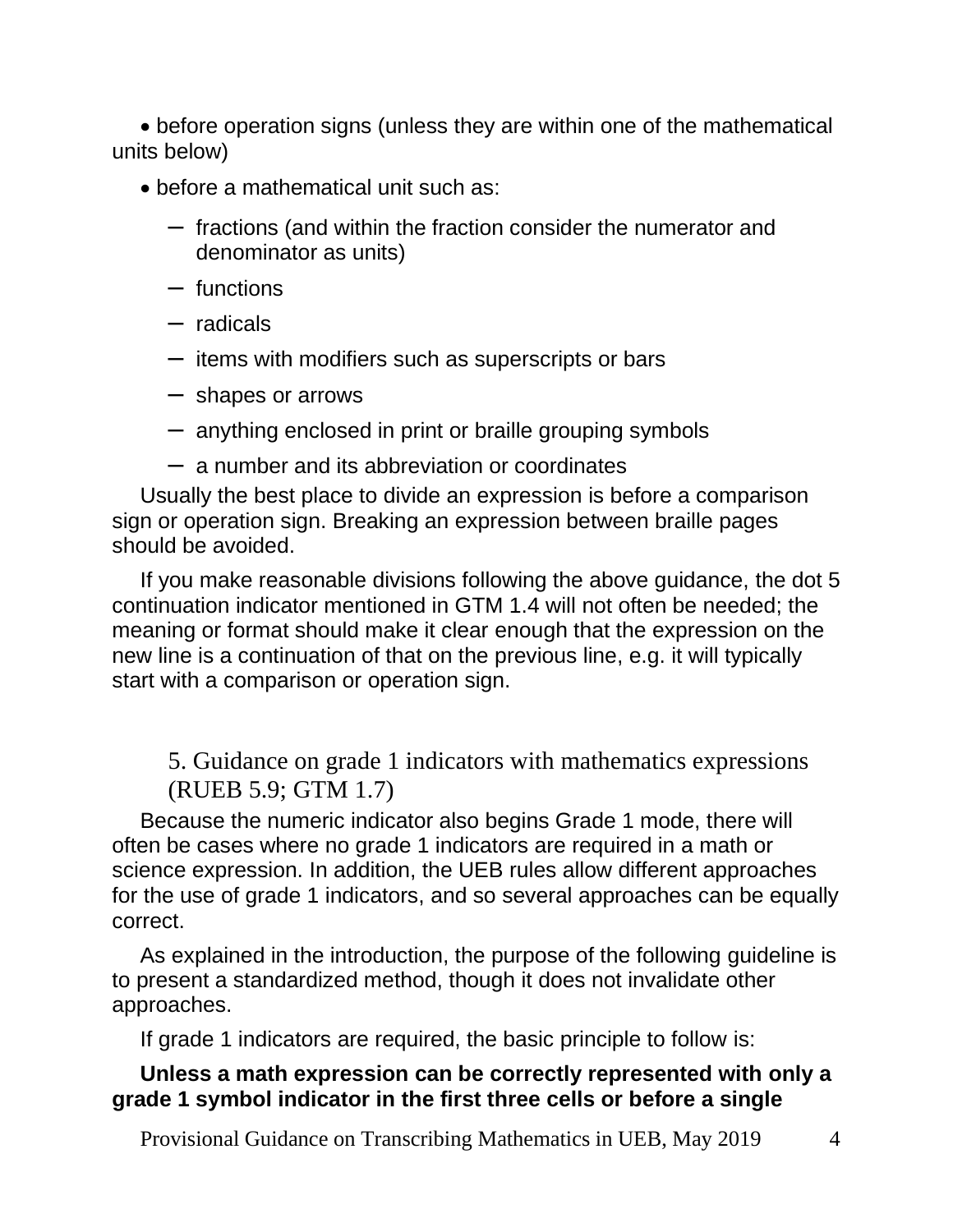#### **letter standing alone anywhere in the expression, begin the expression with a grade 1 word indicator (or a passage indicator if the expression includes spaces).**

The result of this principle is that grade 1 symbol indicators within the math expressions are largely avoided. Of course, there are cases where a grade 1 indicator is essential at a particular point, notably where a letter a-j immediately follows a number. This prevents it from being read as a digit. The above rule does not apply to such cases where there is no option to avoid the use of the grade 1 indicator.

Note that, in the case of an expression that is divided over more than one line, the end of a braille line counts as a braille space unless the dot 5 continuation indicator is used. Remember that, "standing alone" is used according to the standard UEB definition in RUEB 2.6 and includes various cases where a letter adjoins brackets or punctuation.

Examples:

 $x + y = 6$  $x^2 + y^2 + z^3 = 0$   $x^2 + y^2 + z^4 = 0$ <br> $x^2 + y^2 + z^5 = 0$   $x^2 + z^4 = 0$   $x^2 + z^3 = 0$ (No grade 1 indicators needed.)  $x^2 + y^2 = C$  $x_1$ ,  $y_2$ ,  $y_3$ ,  $y_4$ ,  $y_5$ ,  $y_6$ ,  $y_7$ ,  $y_8$ ,  $y_9$ ,  $y_9$ ,  $y_9$ ,  $y_9$ ,  $y_9$ ,  $y_9$ ,  $y_9$ ,  $y_9$ ,  $y_9$ ,  $y_9$ ,  $y_9$ ,  $y_9$ ,  $y_9$ ,  $y_9$ ,  $y_9$ ,  $y_9$ ,  $y_9$ ,  $y_9$ ,  $y_9$ ,  $y_9$ ,  $y_9$ ,  $y_9$ ,  $y_9$ ,  $y_9$ 

(Grade 1 indicator is in first 3 cells and before a letter standing alone.)

```
a c
\overline{b}<sup>+</sup>\overline{d};;(a./b)"6(c./d)
```
(Unspaced expression; grade 1 word indicator needed because otherwise the expression would be interrupted with a grade 1 indicator before the three remaining general fraction indicators.)

 $a^n \times a^m = a^{n+m}$ ;;;a9n"8a9m "7 a9<n"6m>;' (Spaced expression; grade 1 passage indicator needed.)

 $log<sub>x</sub>$  y

Provisional Guidance on Transcribing Mathematics in UEB, May 2019 5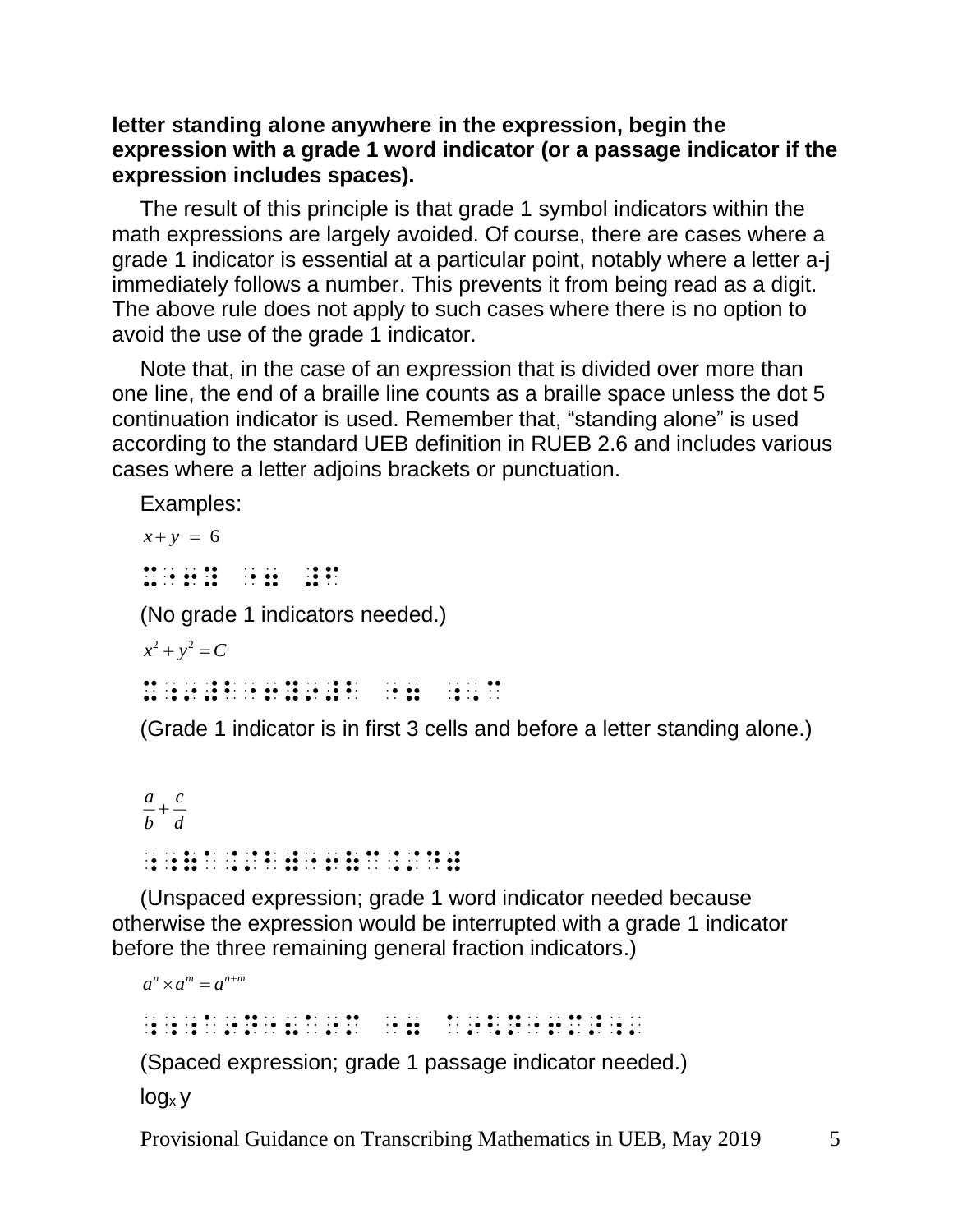;;LOG5X ;Y

(Grade 1 word indicator needed because the grade 1 symbol indicator before the subscript is in the  $4<sup>th</sup>$  cell; it is also needed before a letter standing alone.)

In addition, note the following:

(a) Units: Where a measurement unit is part of a longer expression, treat the unit as belonging to the longer expression in the application of the above rule. However, where a unit is standing alone or just accompanies a number, treat each spaced element of the unit as a separate expression, each following the above rule.

Examples:

100°F  $\frac{1}{2}$   $\frac{1}{2}$   $\frac{1}{2}$   $\frac{1}{2}$   $\frac{1}{2}$   $\frac{1}{2}$   $\frac{1}{2}$   $\frac{1}{2}$   $\frac{1}{2}$   $\frac{1}{2}$   $\frac{1}{2}$   $\frac{1}{2}$ 2 25 *km*  $\frac{1}{2}$   $\frac{1}{2}$   $\frac{1}{2}$   $\frac{1}{2}$   $\frac{1}{2}$   $\frac{1}{2}$   $\frac{1}{2}$   $\frac{1}{2}$   $\frac{1}{2}$   $\frac{1}{2}$   $\frac{1}{2}$   $\frac{1}{2}$   $\frac{1}{2}$   $\frac{1}{2}$   $\frac{1}{2}$   $\frac{1}{2}$   $\frac{1}{2}$   $\frac{1}{2}$   $\frac{1}{2}$   $\frac{1}{2}$   $\frac{1}{2}$   $\frac{1}{2}$   $6\,m\,s^{-1}$ #f ;m ;;s9<"-#a>

(b) Where a math expression involves words, it may be best to use a grade 1 symbol or word indicator where needed within the expression, rather than grade 1 passage mode for the whole expression. This approach allows the use of contractions in the words.

Example:

 $C = \{$ integers less than  $N^2$ 

 $\frac{1}{2}$ ; c  $\frac{1}{2}$ ; c  $\frac{1}{2}$ ; c  $\frac{1}{2}$ ; c  $\frac{1}{2}$ ; c  $\frac{1}{2}$ ; c  $\frac{1}{2}$ ; c  $\frac{1}{2}$ ; c  $\frac{1}{2}$ ; c  $\frac{1}{2}$ ; c  $\frac{1}{2}$ ; c  $\frac{1}{2}$ ; c  $\frac{1}{2}$ ; c  $\frac{1}{2}$ ; c  $\frac{1}{2}$ ; c  $\frac{1}{2}$ ; c  $\frac{1}{2}$ ; c

(c) Because matrices often take up a lot of space in braille, there will be occasions where using a grade 1 symbol indicator within such an expression will be preferable to using grade 1 passage indicators.

Note that examples in GTM do not necessarily illustrate the same choice of grade 1 indicators as presented here, but the meaning of the braille is the same. Again, the guidelines presented in this document are intended to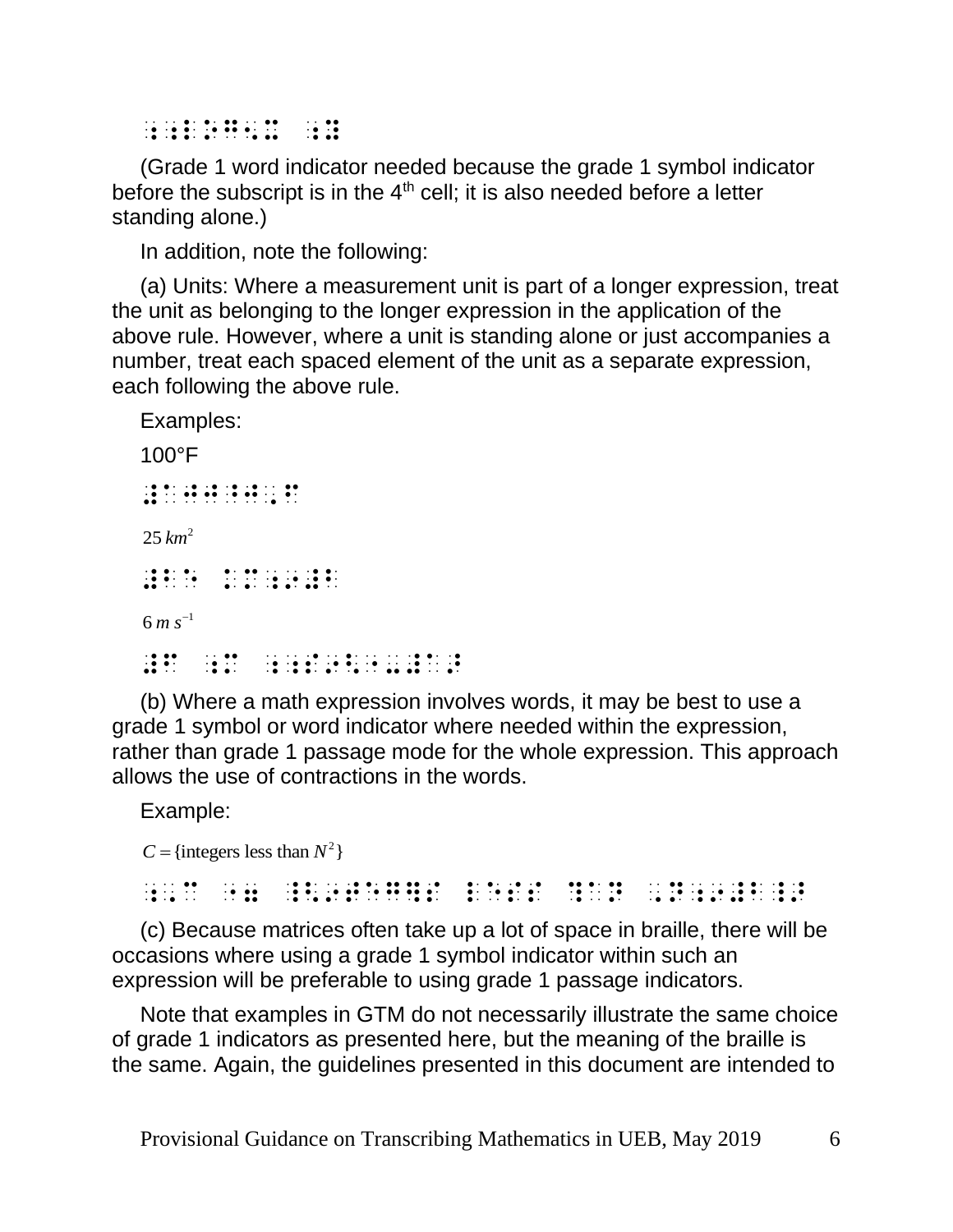suggest a more consistent approach to transcription and improve the readability of mathematics expressions.

6. Additional guidance on grade 1 indicators

Where grade 1 passage indicators are used around a math expression, punctuation at the end of the expression (e.g. a period at the end of a sentence) should normally be included before the grade 1 terminator, even though not part of the expression itself.

Example:

```
x + y = z = t^2.
;;;x"6y "7 z "7 t9#b4;'
```
If there is more than one separate math expression (e.g. several equations), following one after the other, the grade 1 passage indicators can be used. In that case, the whole group can be enclosed in passage indicators rather than using separate indicators for each item. Intervening punctuation would be included within the passage indicators. However, text would not ordinarily be included because the words would be uncontracted. Generally, the numeric passage would be terminated before the words and a new passage mode would be added at the beginning of the next set of math expressions.

Note that a grade 1 passage continues onto a new braille page until the passage terminator; if an expression is split over braille pages you do not need to restart the passage indicator on the new page.

# 7. Numbered Equations

Equation numbers should be placed before the equation in braille, and be separated from it by a single space, even if they appear on the right in print. A transcriber's note should be included to explain this change from print.

# 8. Ellipses

Where print uses four or more dots for an ellipsis without special reason, as in expressions for series or sets, for consistency use only 3 unspaced periods (dots 256).